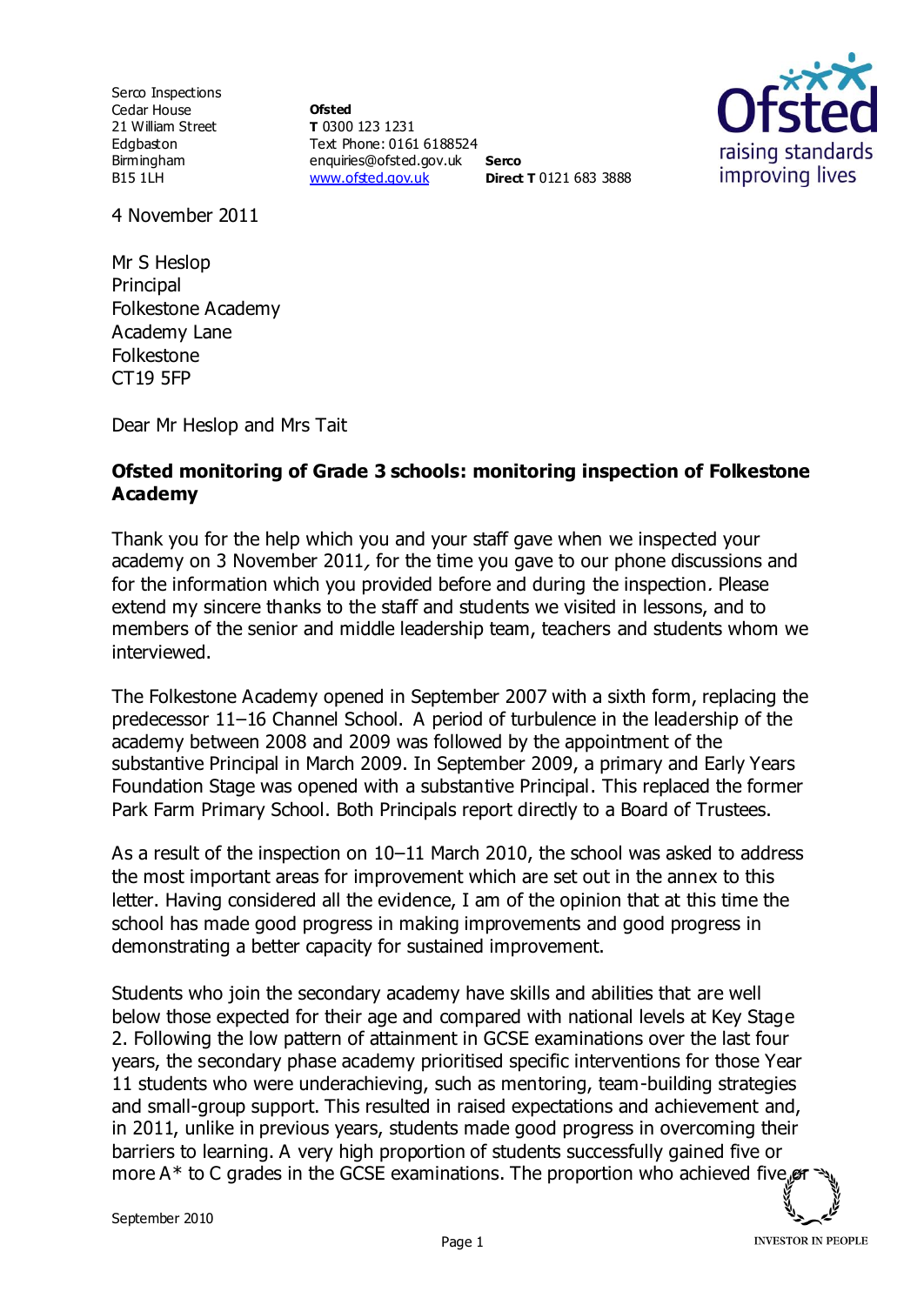

more of the A\* to C grades in the GCSE examinations, including mathematics and English, rose from 14% to 43% during the period 2008-2011. The academy has remodelled the Key Stage 3 curriculum to ensure a greater focus on literacy so as to better meet the needs of its students. In the lessons observed by inspectors, students were developing good oracy, personal, learning and thinking skills as part of their development.

In the primary academy, the success of the 'Hogswort' initiative has led to less able students making good and, in some cases, outstanding progress, especially in the development of their writing skills. Additionally, over the first half of this term, over two thirds of Year 6 pupils had already accelerated their progress in reading skills, by one sub-level (a third of a level). In 2010 by the end of Key Stage 1 pupils in the Early Years Foundation Stage made satisfactory progress in relation to their low starting points. The majority of those observed in lessons by inspectors were making good progress. The academy is prioritising working with those who are underachieving, especially boys, and recognises the importance of closer working with parents and carers, through creating better opportunities for them to participate in their children's learning experiences. This is already raising the confidence of those pupils at the beginning of their schooling this term.

In the sixth form, owing to improved personalised advice and guidance, a greater number of students continue their studies from AS to A level. The proportion of students who remained on a Level 3 course increased from 79% in 2010 to 95% in 2011, with 78% of students passing A level examinations with  $A^*$  to C grades; a significant increase on the previous year. Owing to raised expectations, a greater number of these progressed successfully to university.

Attainment of students on the vast majority of BTEC vocational courses is above national averages and the progress students make on Level 2 courses is good. Building upon the success of these courses, curriculum changes include Level 3 courses from September 2012. The academy recognises that there is inconsistency in students' attainment across the subjects.

Across the academy, tracking of students' progress is now more rigorous as senior leaders are working much more closely with middle managers. However, in lessons, the valuable information that teachers have on students' prior attainment and assessments is not used consistently to set aspirational targets and to plan learning tasks and activities that meet the needs of all students. Where this is not so effective, especially in the secondary academy, a minority of students lack challenge or struggle to understand basic concepts critical to underpinning knowledge or, for instance, are not developing the appropriate skills they need, such as literacy and writing skills. Other students may not be extended sufficiently in their learning. Where assessment processes successfully underpin the planning of learning, students are challenged, well supported, aspire to higher levels of attainment and enjoy their learning. This was especially evident in mathematics in the sixth form,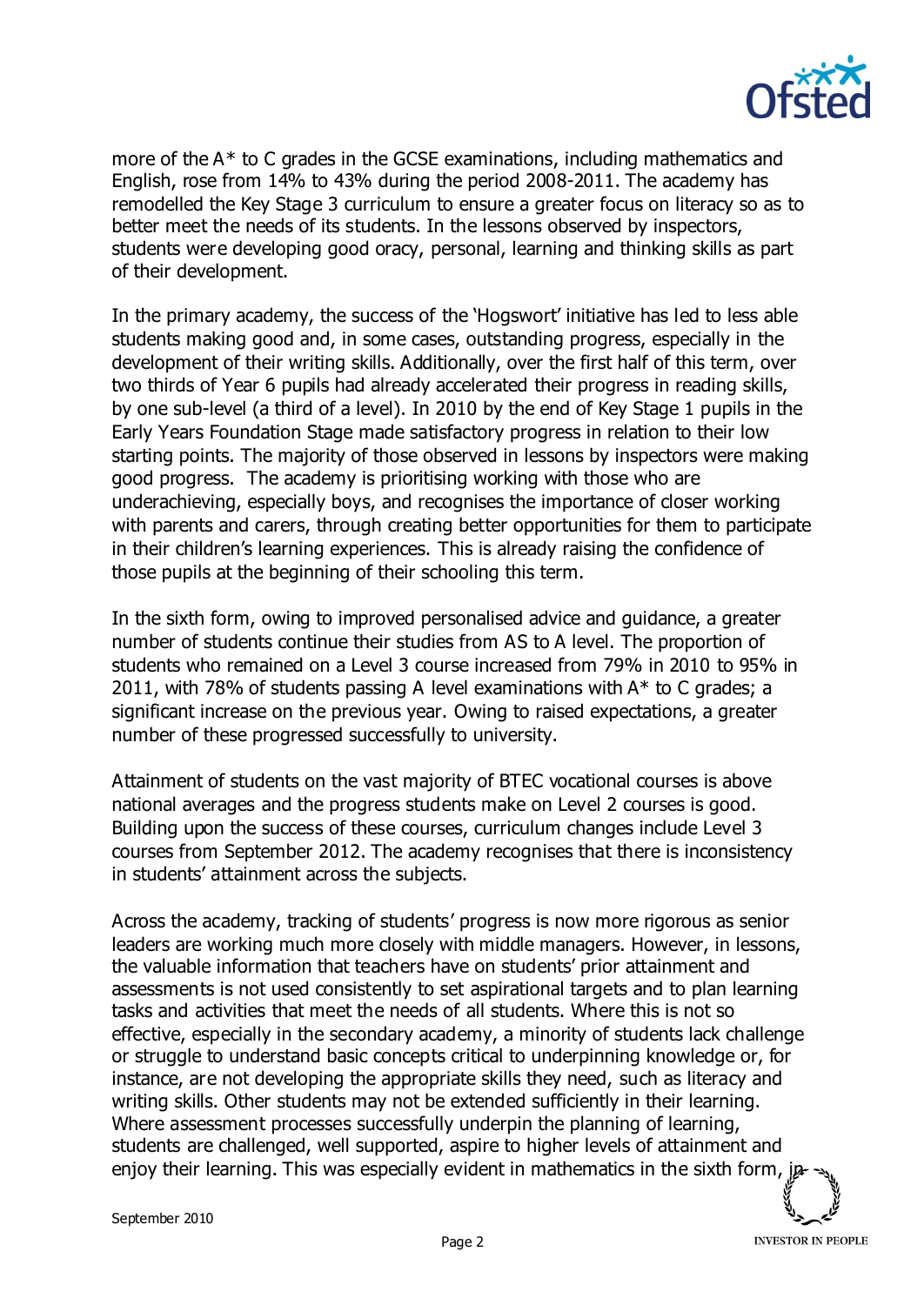

Years 7 to 9 and in the primary academy. The majority of students interviewed in the academy knew their learning targets and most knew what they needed to do to improve. In the majority of lessons observed across the academy, teachers built on their good relations with students and fostered a productive learning environment. In some lessons, the pace and timing of activities were less well suited to the needs of all students and not all teachers checked what their students were learning. Despite some good examples of assessed work, teachers do not consistently ensure that students have corrected their work before moving on to the next stage of learning. In most instances, the academy's learning coaches were observed by inspectors developing students' independent learning skills.

The academy has invested considerable time and resources in behaviour management strategies and has prioritised the involvement of parents and carers in establishing a good behaviour for learning ethos across all phases. Levels of persistent absence and attendance have now improved and are broadly in line with national averages. Fixed-term exclusions have halved in the secondary academy. In most lessons, students behave well and any instances of disruptive behaviours are dealt with firmly.

Both Principals have been instrumental in changing the academy's ethos, with a cross-phase focus on raising the achievement and aspirations of all students. This has been achieved through celebrating their success and instilling an ethos of respect for learning. The Principal of the primary academy has maintained a singleminded focus on developing capacity within her team and ensuring the rigour of quality assurance processes. Monitoring the quality of teaching and learning is now more thorough across all phases. Self-evaluation processes are rigorous, and managers are aware that they need to focus more effectively on the learning and progress of all students in lessons so as to sustain greater outcomes in achievement and attainment. The academy has been well supported by the Standards Adviser. In addition, the primary academy Principal, who is also an executive headteacher of a National Support School deployed these resources effectively to improve the quality of education within the primary academy; consequently, this has resulted in greater capacity in leadership and management.

I hope that you have found the inspection helpful in promoting improvement in your school. This letter will be posted on the Ofsted website.

Yours sincerely

Meena Wood **Her Majesty's Inspector**